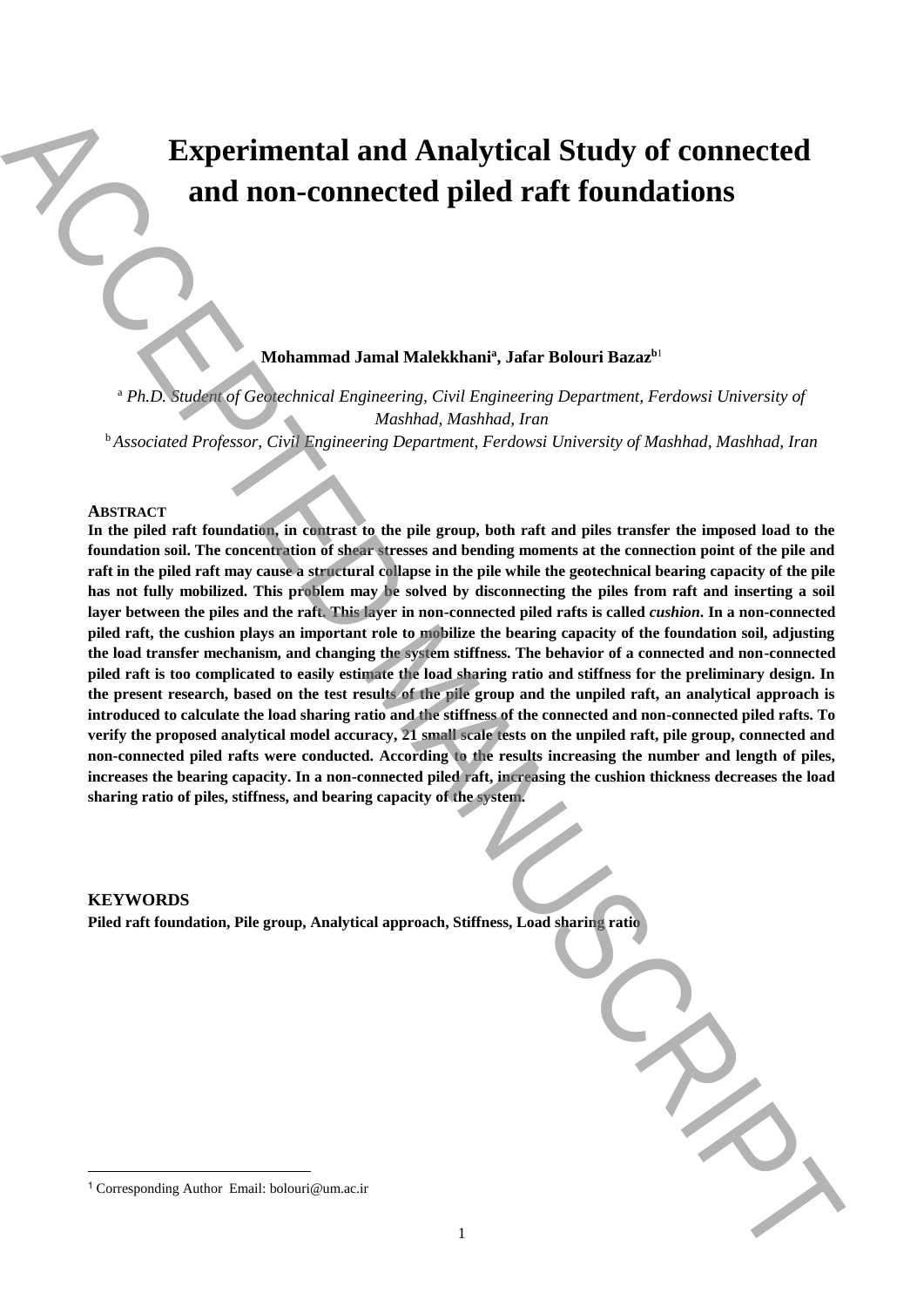### **1. Introduction**

In a piled raft foundation, both raft and piles transfer the imposed load from the structure to the subsoil. In the piled raft for a specific imposed load less number of piles is needed to reach the same settlement in comparison to the pile group [1-3]. At the connection points of pile and raft, high moment and shear forces are transferred to the pile head and structural collapse may occur, while the geotechnical capacity of the pile is not fully mobilized [4, 5].

By disconnecting the piles from the raft and interposing a compacted granular soil layer between the raft and pile heads, the mentioned problem can be resolved. This system is known as a non-connected piled raft foundation [6-10]. The interposed layer which is called cushion distributes vertical stress between the subsoil and the pile heads uniformly and prevents structural damages at the pile head. The physical properties and the shear strength parameters of the cushion influence the mechanism of load carrying and load sharing of piles and subsoil in non-connected piled raft foundations. In a non-connected piled raft system, due to the increase of the subsoil stiffness, the raft settlement is reduced and the bearing capacity of the piled raft is enhanced [11, 12].

In a non-connected piled raft foundation, the stiffness difference between piles and the subsoil and also the compressibility of the subsoil cause to produce the relative settlement at the piles head elevation and develops the negative skin friction at the upper part of the piles [13].

The aforementioned literature review indicates that interposing the cushion between the piles head and the raft in a nonconnected piled raft foundation creates a complicated system with various interactions. Also, the cushion plays an important role in the load transfer and distribution mechanism, mobilizing negative skin friction, and the bearing capacity of the subsoil. In the current study, an analytical model is developed to determine the stiffness of the nonconnected piled rafts and the load sharing ratio of piles according to the stiffness of the unpiled raft and the pile group. To verify the proposed analytical model accuracy and validity, 21 small scale tests were conducted.

## **2. Methodology**

To estimate the stiffness of a non-connected piled raft, the settlement of the piled raft is needed. In a non-connected piled raft, the total applied load is shared between the piles and the subsoil. The piles and raft can be considered independent springs. In a non-connected piled raft, the settlement of the raft is equal to the sum of pile settlement and the compression of the cushion above the pile head.

In this study to calculate the compression of the cushion, as depicted in Fig. 1, the cushion with thickness of  $h_c$  is interposed between raft and piles and divided into a column above the pile head and a hollow cylinder above the subsoil in section A-A. The internal friction angle and elasticity modulus of the cushion are  $\varphi_c$  and E<sub>c</sub> respectively. The differential settlement, which occurs at the pile head elevation, mobilizes shear stress within the cushion. On the other hand, due to the high rigidity of the raft in comparison with the cushion, no differential settlement occurs in the cushion at the raft bottom [14]. In this model, to express the force equilibrium in the cushion a unit element of the inner column with height dz is considered (Fig. 1-c). By solving the obtained equations, first, the transferred vertical stress on the pile head (Pi(0)) and then the compression of the cushion above the pile head (Si) can be derived as:



While the stiffness of the non-connected piled raft (kpr) is the combination of the unpiled raft and group pile stiffness, it can be expressed as:

$$
k_{pr} = k_r + \frac{k_p w_p}{w_{pr}} = k_r + \frac{k_p w_p}{(w_p + S_i)}
$$
\n
$$
(3)
$$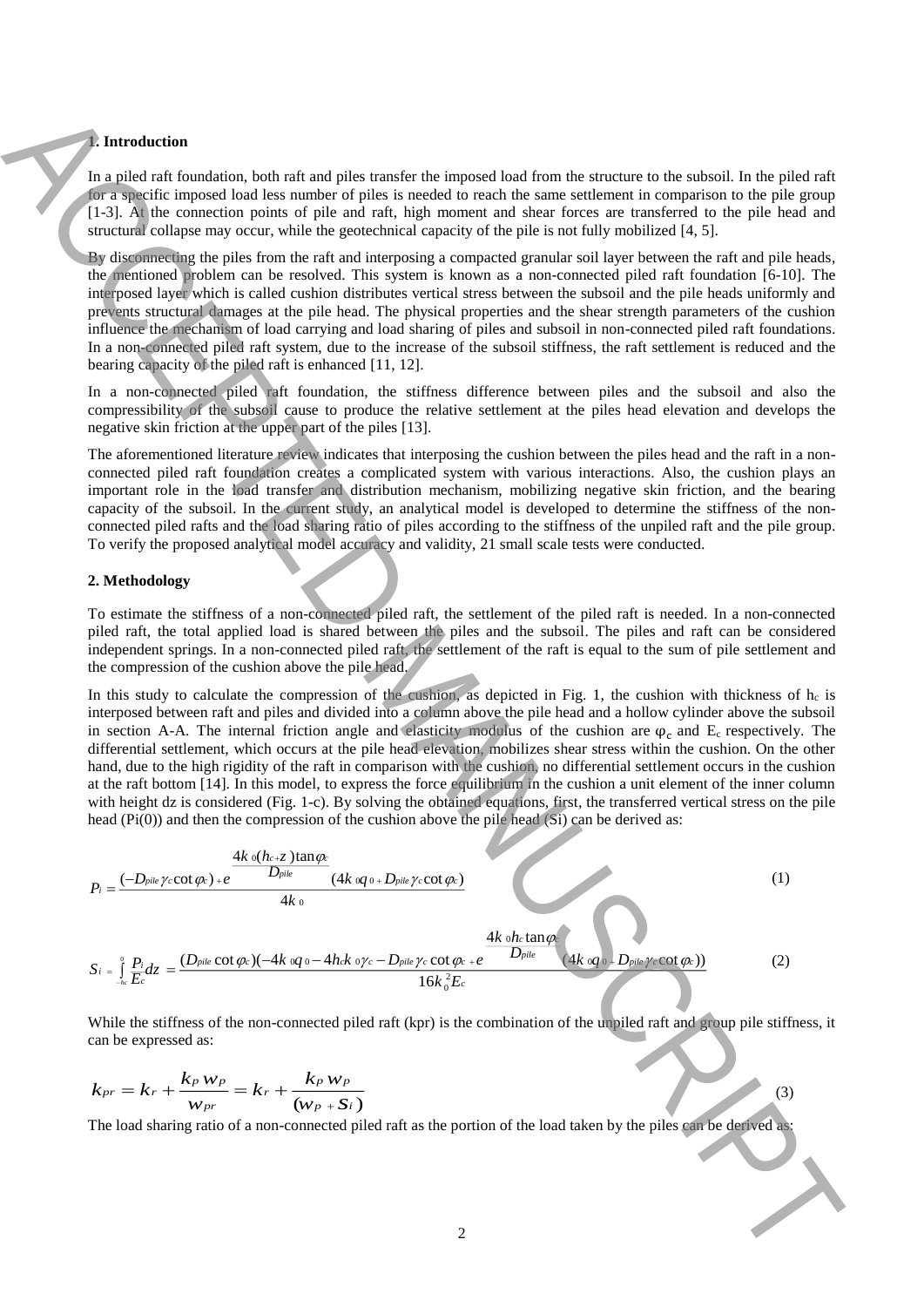

**Fig. 1. Schematic view of the cylindrical unit cell for the cushion. (a) Before settlement. (b) After settlement. (c) Unit element in cushion**

To conduct the experimental tests, the dimensions of the square steel plate as the model raft was 200 mm $\times$ 200 mm $\times$ 10 mm, and to model the piles, solid steel pipes with 10 mm diameter were used. The soil container was a steel cubic tank with 1000 mm dimension. Firouzkouh No. 161 dry sand was used to model the cushion and the subsoil. The relative densities of subsoil and cushion were 50% and 96% respectively. A new air pluviation system, developed at Ferdowsi University of Mashhad [15], was used to prepare reproducible and homogenous specimens and deposit the sand into the soil container.

## **3. Discussion and Results**

According to the load-settlement curves, by increasing the length of the connected or non-connected piles the load sharing ratio of the piles, which is defined as the portion of the carried load by the piles, is increased and the bearing capacity of the raft is enhanced. Increasing the number and the length of piles increases the resistance of the pile against the imposed vertical load and the stiffness of the piled raft as well. In the non-connected piled rafts, the thicknesses of 5, 10, and 20 mm for cushion were used. The stiffness of the cushion is much less than the rigid piles and by increasing the cushion thickness the stiffness and the load-bearing capacity of the non-connected piled raft were both reduced. On the other hand, the differential settlement at the pile head elevation is the result of the compressibility of the cushion and the stiffness difference between the piles and the subsoil. Any increase in the cushion thickness causes to affect more length of the piles by the down drag force of the negative skin friction and reduces the load sharing ratio of the piles and increases the settlement of the raft.

The stiffness of the connected and non-connected piled rafts was also measured according to the load-settlement results. At the initial loading stages the stiffness of the piled raft foundations increases and after reaching the maximum amount, by increasing the interaction effects among pile-raft-soil, the stiffness of the piled rafts reduced. The magnitudes of the connected and non-connected piled raft stiffness predicted by the analytical model are in good agreement with those measured experimentally and the maximum differences are within an acceptable range.

#### **4. Conclusions**

 In the present research, an analytical model is developed to calculate the stiffness and the load sharing ratio of piles in non-connected piled rafts. Also, experimental tests were carried out to study the behavior of non-connected piled rafts and to provide a verification tool for the analytical model. According to the test and model results, the following